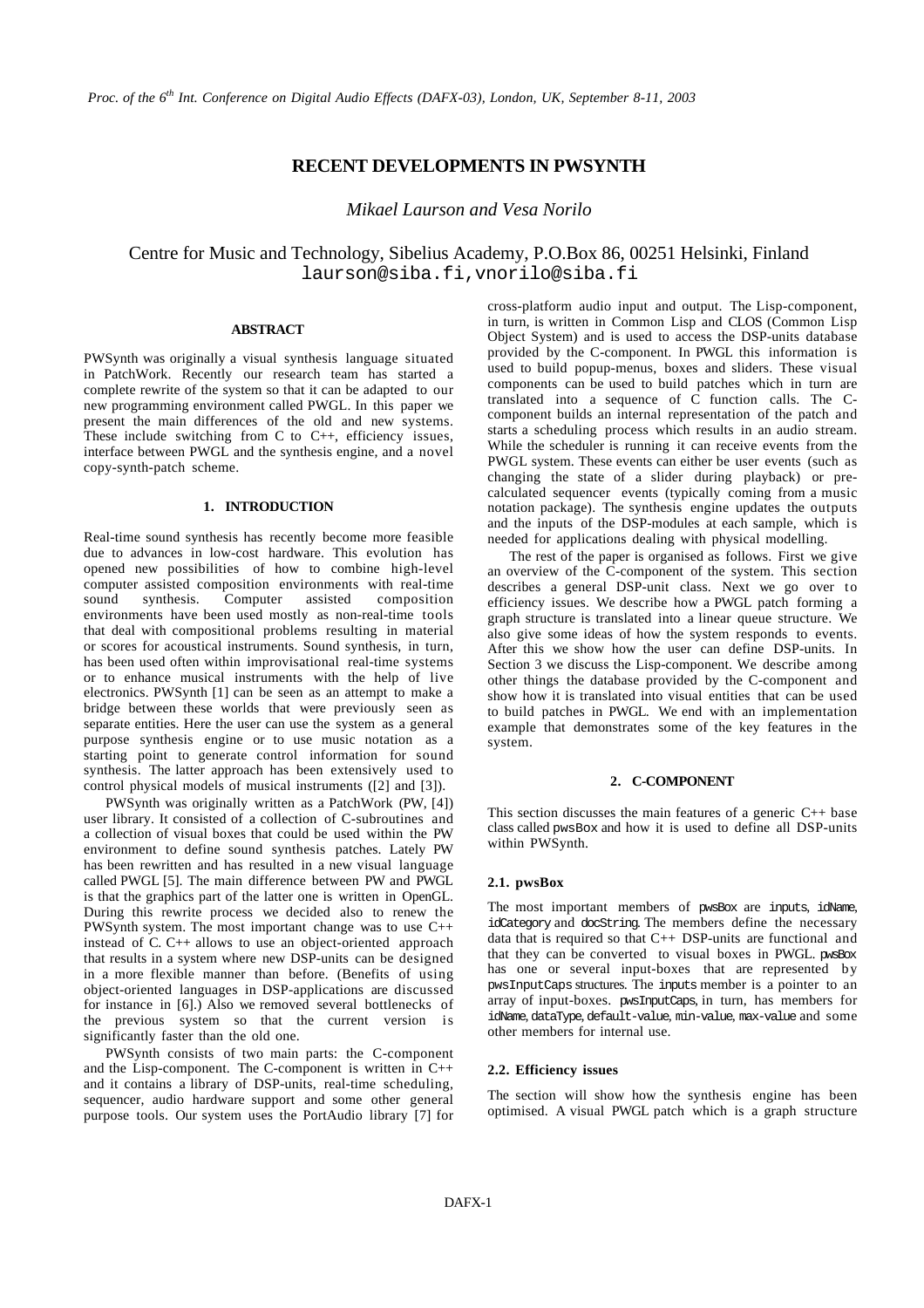(i.e. a tree that can contain cycles) is collapsed into a linear array of DSP-boxes. This approach improves significantly the speed of sample calculation without sacrificing the generality and the flexibility of the system.

Before the real-time run, the patch is sent to the Ccomponent as a series of commands in order to create and connect the modules. Internally, the C-component treats the patch as a linear queue of subroutines. Starting from synthbox, the compiler collects the boxes its input depends on. These are then inserted at the head of the queue, making sure each module precedes all the modules that depend on its output and that every module is added exactly once.

These two precautions allow to build arbitrary patches with recursions, loops and splits. In the case of recursion the patch cannot be rendered perfectly in the digital domain. Recursive connections exhibit a unit delay as a by-product of the scheduling scheme

#### **2.3. Event handling**

While running, the synthesis engine can respond to events in several ways. In the simplest case events can be sent from PWGL so that values are written directly into the data addresses of the input-boxes. Often it is, however, beneficial to use a scheme where events call a refresh method that allows to convert the incoming data in some meaningful way. Filters, for instance, get often user updates as high-level data (such as frequencies, amplitudes and bandwidths) which are in turn converted to low-level coefficients. Another example where the refresh method is useful is a spatialization module, such as the VBAP (Vector Base Amplitude Panning [8]) system, where typically the high-level input data (azimuth, elevation and distance) changes slowly.

Our system is optimal in the sense that data is converted only by the refresh method when receiving events. Otherwise the calculation runs with full speed using low-level parameters. Another benefit provided by this scheme is the fact that our system typically does not need separate box definitions for audio and control rate cases.

#### **2.4. Vectored inputs and outputs**

PWSynth DSP-boxes support vectored inputs and outputs (mono signals are only a special case where the vector length is equal to 1). This scheme is useful as it allows to construct compound entities which are used often in sound synthesis such as banks, parallel structures, serial structures, etc. As any box can return a vectored output, each item in the vector can be processed separately, if necessary.

 PWSynth provides a rich set of tools that allow to manipulate vectors. For instance vectors can be summed into one signal, vectors can be split into sub-vectors, etc.

## **2.5. Box creation in C++**

Next we give two concrete examples of how new box instances can be defined using C++. A box definition is done in three steps. First, a header file gives a class declaration typically inheriting from the general base class pwsBox discussed in Section 2.1. The second step consists of an initialisation routine - implemented in a  $\overline{C}$  file - giving number of inputs, box name, box category name and input names. Finally, we specialise a method called process which executes the actual calculation. Some boxes also require the specialisation of methods that initialize and/or refresh the box.

The first example implements a resonating filter. The code is shown in the Appendix. Due to space limitations we can give only a rough overview of the code. The resonator has four inputs: signal, amplitude, frequency and bandwidth. We first declare a new class inheriting from the base class pwsBox (1). In the implementation we provide the database information for the box-name, inputs, popup-menu, etc. (2). In (3) we initialize the low-level state variables. Next we define a refresh method that is called each time there is a change in the high-level input values (4). Finally, in (5) we define the process method that performs the actual sample calculation using the low-level state variables.

The second example - also given in the Appendix - is a bank of resonators which takes one signal input, vectored inputs for amplitudes, frequencies and bandwidths and returns a vectored output. In (1) the new class pwsResonBank inherits from a generic pwsBankBaseBox class. In order to define a new bank module, basically the only thing that we have to do - besides some initialization routines in (2) - is to define the createNewUnit method (3). This method defines the basic DSP-unit - in this case the resonating filter - used by the bank module to calculate the final output. This scheme is very powerful as it allows to reuse the existing modules in the system to build more complex entities.

### **3. LISP-COMPONENT**

When PWGL is launched it creates all necessary components so that the synthesis engine can be used within a visual programming environment. These include a hierarchical popmenu which is built according to the category-name and boxname information provided by the C-component. Furthermore, the system builds a database from available DSP-boxes according to box-names and input-box information. This process is automatic and reflects the current state of the C-component. Thus any changes in the Ccomponent will correctly be updated in the visual part of the system.

#### **3.1. PWGL interface**

A synthesis patch is realised in three steps. First, the user builds a visual PWGL patch consisting of DSP-boxes and connections. Special abstraction boxes can be used to define sub-patches. After this the patch is translated into C-function calls to add boxes, connections and input terminators. These are in turn used by the C-component to build the internal representation that will perform the final sample calculation. Figure 1 shows a typical PWGL window that contains a synthesis patch implementing a guitar model: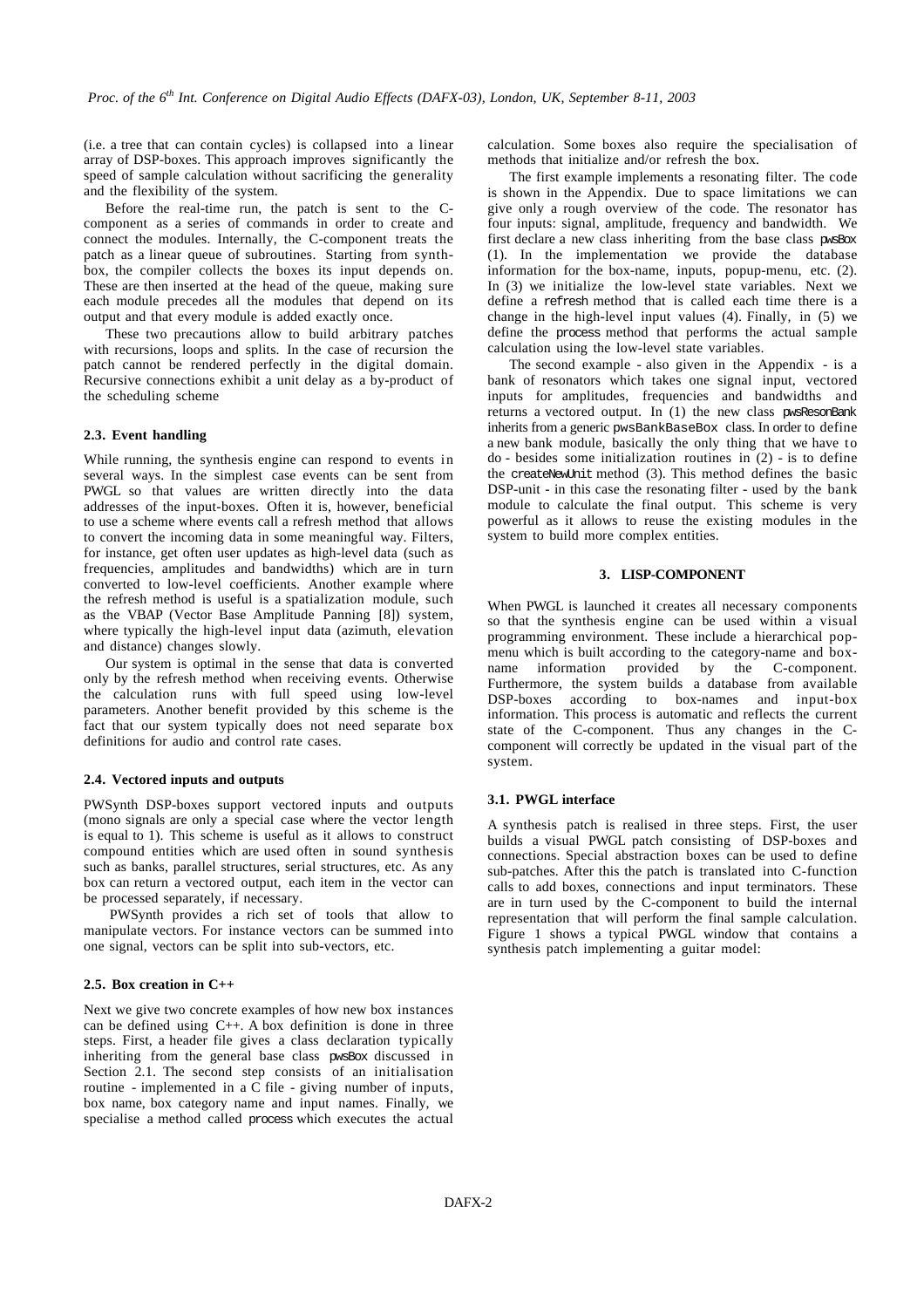

Figure 1: *A PWSynth example patch with boxes, connections, two abstractions, a real-time slider and a popup-menu for creating boxes.*

## **3.2. Copy-synth-patch scheme**

Visual synthesis languages have been criticised of being static. Furthermore, more complex synthesis problems tend to result in patches that are crowded and confusing. One way to avoid these problems is to introduce special control structures that allow to mimic similar constructs like loops found in some textual synthesis languages, like SuperCollider [9]. In order to meet this challenge PWSynth introduces a new special box called copy-synth-patch having two inputs count and patch. copy-synth-patch duplicates a patch connected to the patch-input count times. This scheme has many applications such as a guitar-model that contains for instance six string-model instances. Our system allows to define a string-model only once and let the copy-synth-patch box duplicate the required amount of strings automatically. Figure 1 shows one copy-synth-patch example where the patch input is connected to an abstraction box called 'string'. The contents of the abstraction is copied here 6 times in order to create a guitar model.

 In order to distinguish between different duplicated patch instances the copy-synth-patch scheme generates automatically symbolic references to specific user defined entry points. These entry points are specified by connecting a PWSynth-plug box at the leafs of a synthesis patch. The entry-points are used afterwards to control the synthesis process. The symbolic references are path-names, similar to the one found in OSC [10] and in the previous version of PWSynth, such as 'guitar1/1/freq' or 'guitar2/6/lfgain'.

#### **3.3. Other applications**

The clear and compact interface between the Lisp-component and the C-component allows to create other synthesis related applications in PWGL which are not directly related to a visual patch. Such applications are of great interest in our system as it allows to use sophisticated OpenGL based 2D- or 3D-graphics in conjunction with sound synthesis. Possible applications are for instance sample editors, interactive instrument models and tools for computer aided instrumentation.

#### **4. IMPLEMENTATION EXAMPLE**

We end with an implementation example that demonstrates some of the capabilities offered by PWSynth. The example patch in Figure 2 is a straightforward implementation of a feedback delay network (FDN) reverberation [11]. Since FDN is basically a vectored comb filter, the vectorization capabilities of PWSynth offer an advantage. The building blocks for FDN are delay, loss filter and feedback. By vectorizing them and turning the feedback into a matrix, a prototype FDN is created. Input signal is injected into a vectored delay line that is in turn fed into a vectored loss filter. A highly efficient Hadamard matrix is used to distribute the feedback between delay lines. The vectored modules automatically determine the number of elements by examining their inputs. In the example case we are using eight elements in each vectored module. The benefits of PWSynthbased effect design are the quickness of the design/implementation/evaluation cycle and the possibility of using custom routines written in Lisp to calculate various low level parameters such as loss filter coefficients and delay line lengths. Additional twists such as inserting allpass filters in the feedback paths or changing the way the delay line lengths are chosen can be done quickly and easily. PWSynth also provides an infrastructure to flexibly control sound processing via real-time or sequenced events.



Figure 2: *An abstraction patch which defines a FDN reverberator.*